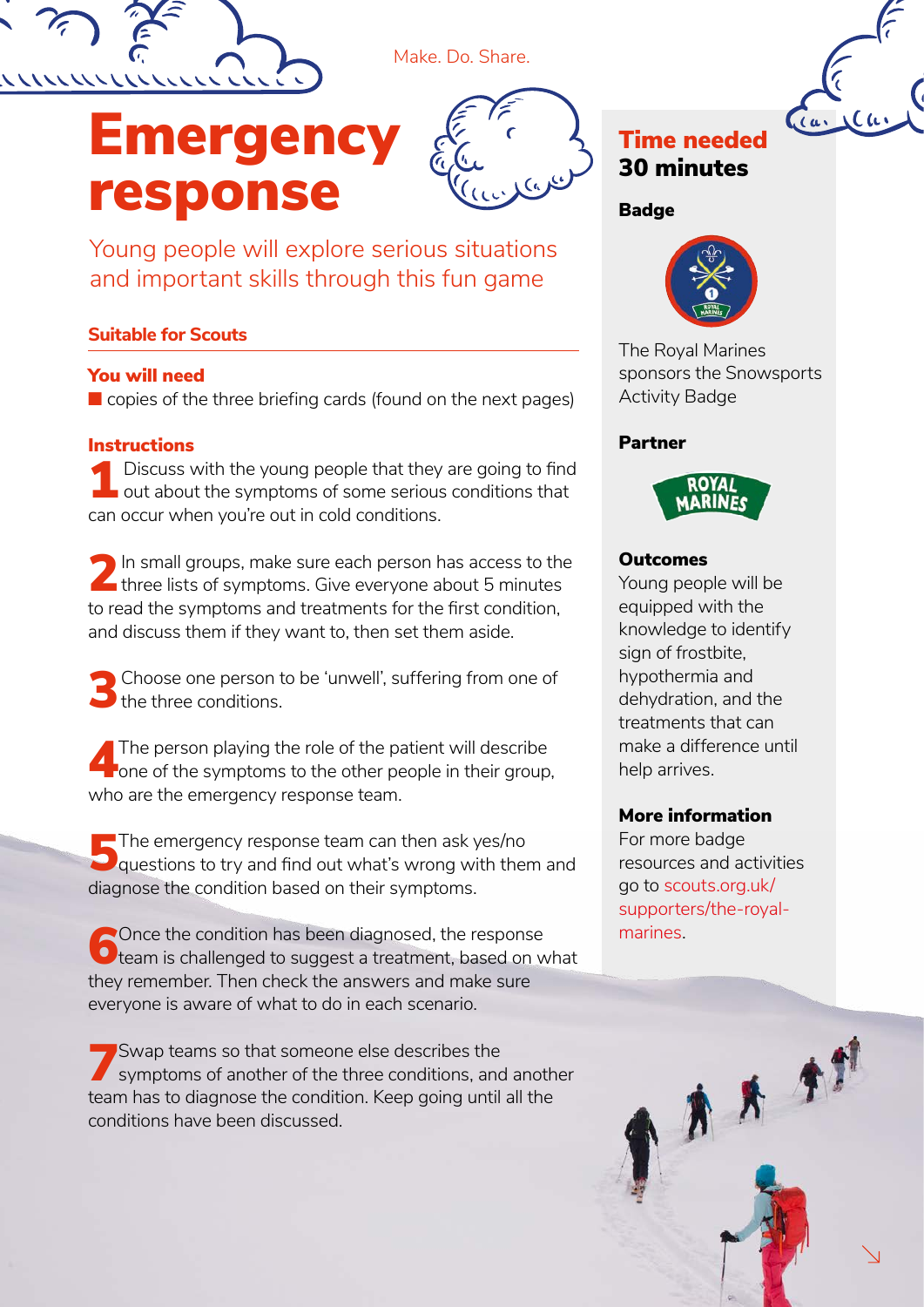# **Frostbite**

Frostbite is damage to skin and tissue caused by exposure to freezing temperatures – typically below -0.55˚C (31F). It can affect any part of your body, but the extremities, such as the hands, feet, ears, nose and lips, are most likely to be affected.

## Symptoms

#### Early stage (frostnip)

The symptoms usually begin with the affected parts feeling cold and painful. You'll experience pins and needles, throbbing or aching in those areas. Your skin will become cold and numb, and you may feel a tingling sensation. This stage is known as frostnip, and it often affects people who live or work in cold climates. The extremities are most commonly affected.

#### Intermediate stage

Prolonged exposure to cold will cause more tissue damage. The affected area will feel hard and frozen. When you're out of the cold and the tissue has thawed out, the skin will blister. There may also be swelling and itching.

#### Advanced stage

When exposure to the cold continues, frostbite gets increasingly severe. The skin becomes blotchy, and the tissue underneath feels hard and cold to touch. Further damage may occur beneath the skin to tendons, muscles, nerves and bones. This is known as deep frostbite and requires urgent medical attention. As the skin thaws, blood-filled blisters form and turn into thick scabs. If exposure to the cold continues, you may feel pins and needles before the area becomes numb as the tissues freeze.



### **Treatment**

Treatment for frostbite depends on how bad your symptoms are. Always seek medical attention if you think you or someone else has frostbite. If medical assistance isn't available, the following steps can be taken to treat frostbite:

- Move to a warmer place (if possible) – it's best to avoid walking on frostbitten feet and toes as it can cause further damage, but in emergency situations this may not be possible.
- $\blacksquare$  Replace wet clothing with soft, dry clothing to stop further heat loss.
- $\blacksquare$  Warm the body by wrapping it in blankets and protecting the frostbitten parts.
- Don't rub the affected area or apply direct heat (such as from a fire or heater) as this can cause further injury.

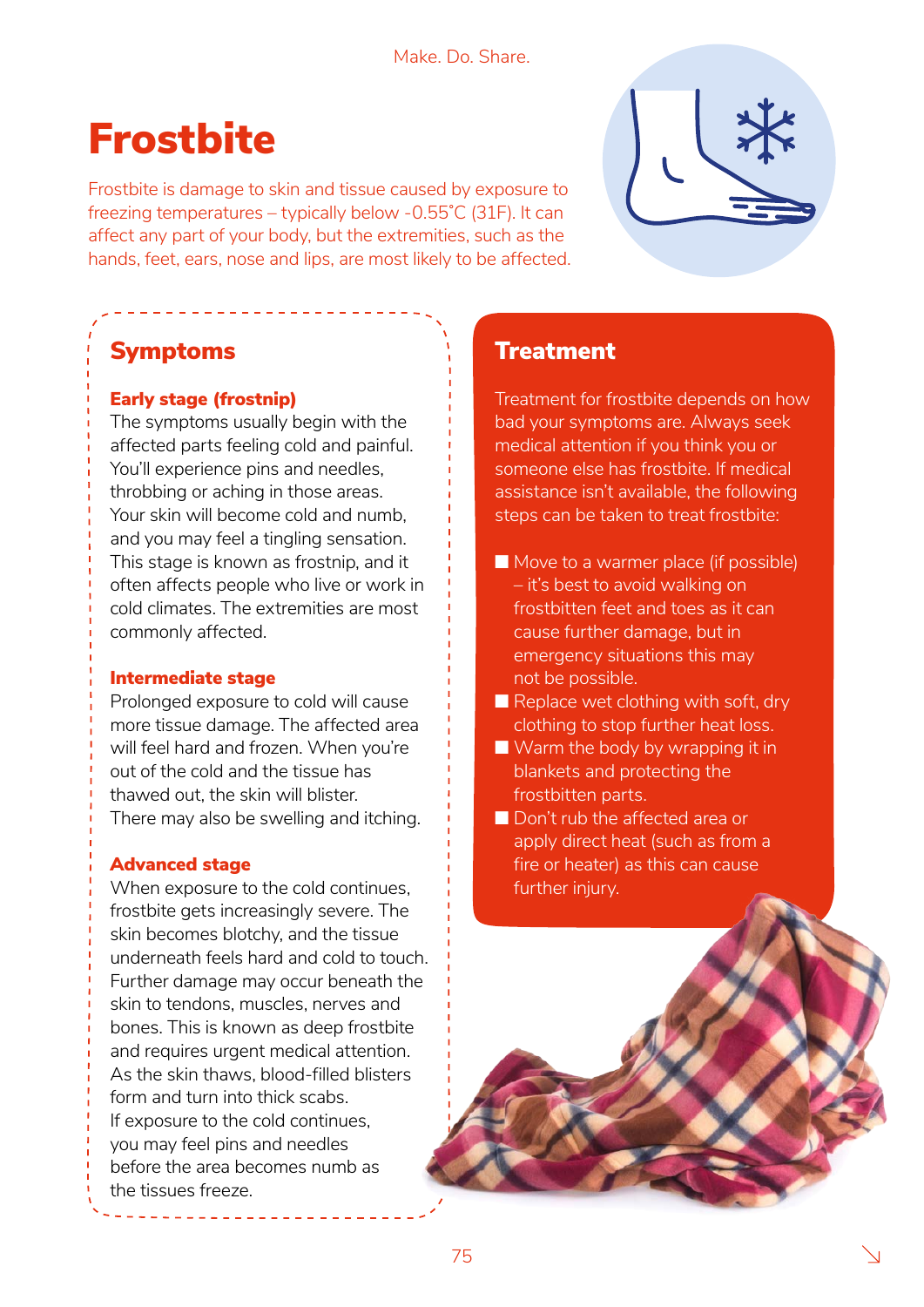# Hypothermia

Hypothermia is a dangerous drop in body temperature below 35˚C (normal body temperature is around 37˚C). It's a medical emergency that needs to be treated in hospital.



### **Treatment**

#### What to do while you're waiting for help

- Move the person indoors or somewhere sheltered as quickly as possible
- $\blacksquare$  Remove any wet clothing, wrap them in a blanket, sleeping bag or dry towel, making sure their head is covered
- Give them a warm drink and some sugary food like chocolate if they're fully awake
- $\blacksquare$  Keep them awake by talking to them until help arrives
- Make sure someone stays with them.

#### What not to do

- Do not use a hot bath, hot water bottle or heat lamp to warm them up
- Do not rub their arms, legs, feet or hands
- Do not give them alcohol to drink.